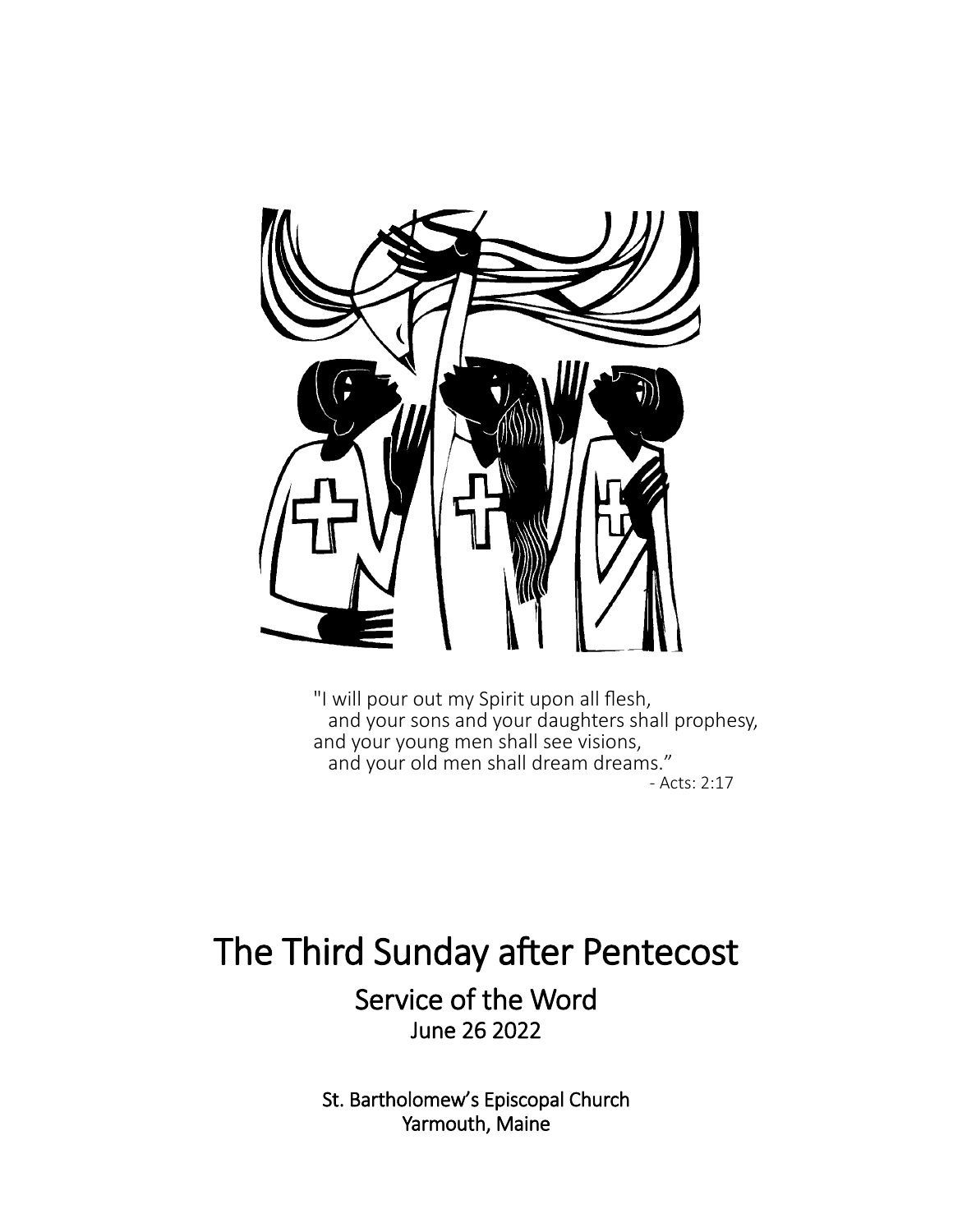| <b>ORGAN PRELUDE</b>     | Aria                                                                                                                                                                                                                                                                                                                                                                                                                                                                                                                   | Noel Rawsthorne                |
|--------------------------|------------------------------------------------------------------------------------------------------------------------------------------------------------------------------------------------------------------------------------------------------------------------------------------------------------------------------------------------------------------------------------------------------------------------------------------------------------------------------------------------------------------------|--------------------------------|
| <b>WELCOME</b>           |                                                                                                                                                                                                                                                                                                                                                                                                                                                                                                                        | Paule French                   |
|                          | <b>GATHERING</b>                                                                                                                                                                                                                                                                                                                                                                                                                                                                                                       |                                |
| <b>OPENING HYMN #655</b> | "O Jesus, I Have Promised"                                                                                                                                                                                                                                                                                                                                                                                                                                                                                             | The Hymnal 1982                |
| THE OPENING ACCLAMATION  |                                                                                                                                                                                                                                                                                                                                                                                                                                                                                                                        |                                |
| Leader:<br>People:       | Blessed are you, our Holy and Living God.<br>Eagerly we seek you.                                                                                                                                                                                                                                                                                                                                                                                                                                                      |                                |
| Leader:<br>People:       | Your loving kindness is better than life itself;<br>Our lips shall give you praise.                                                                                                                                                                                                                                                                                                                                                                                                                                    |                                |
| Leader:<br>People:       | So will we bless you as long as we live;<br>And lift up our hands in your Name.                                                                                                                                                                                                                                                                                                                                                                                                                                        |                                |
| Leader:                  | Jesus said, "The first commandment is this: Hear, O Israel:<br>The Lord your God is the only Lord.<br>Love the Lord your God with all your heart,<br>with all your soul, with all your mind,<br>and with all your strength.<br>The second is this: Love your neighbor as yourself.<br>There is no commandment greater than these."                                                                                                                                                                                     | Mark 12:29-31                  |
| <b>SONG OF PRAISE</b>    | A Canticle from Julian                                                                                                                                                                                                                                                                                                                                                                                                                                                                                                 | adapted from Julian of Norwich |
| People:                  | You, O Christ, are the One:<br>the might and goodness of fatherhood.<br>You, O Christ, are the One:<br>the wisdom and kindness of motherhood.<br>You, O Christ, are the One:<br>the light and grace of all blessed love;<br>you are Trinity; you are Unity.<br>You, O Christ, are the One:<br>the high sovereign goodness of all manner of things.<br>You are the One who makes us to love;<br>you are the One who makes us to long.<br>You, O Christ, are the One:<br>the endless fulfilling of all our true desires. |                                |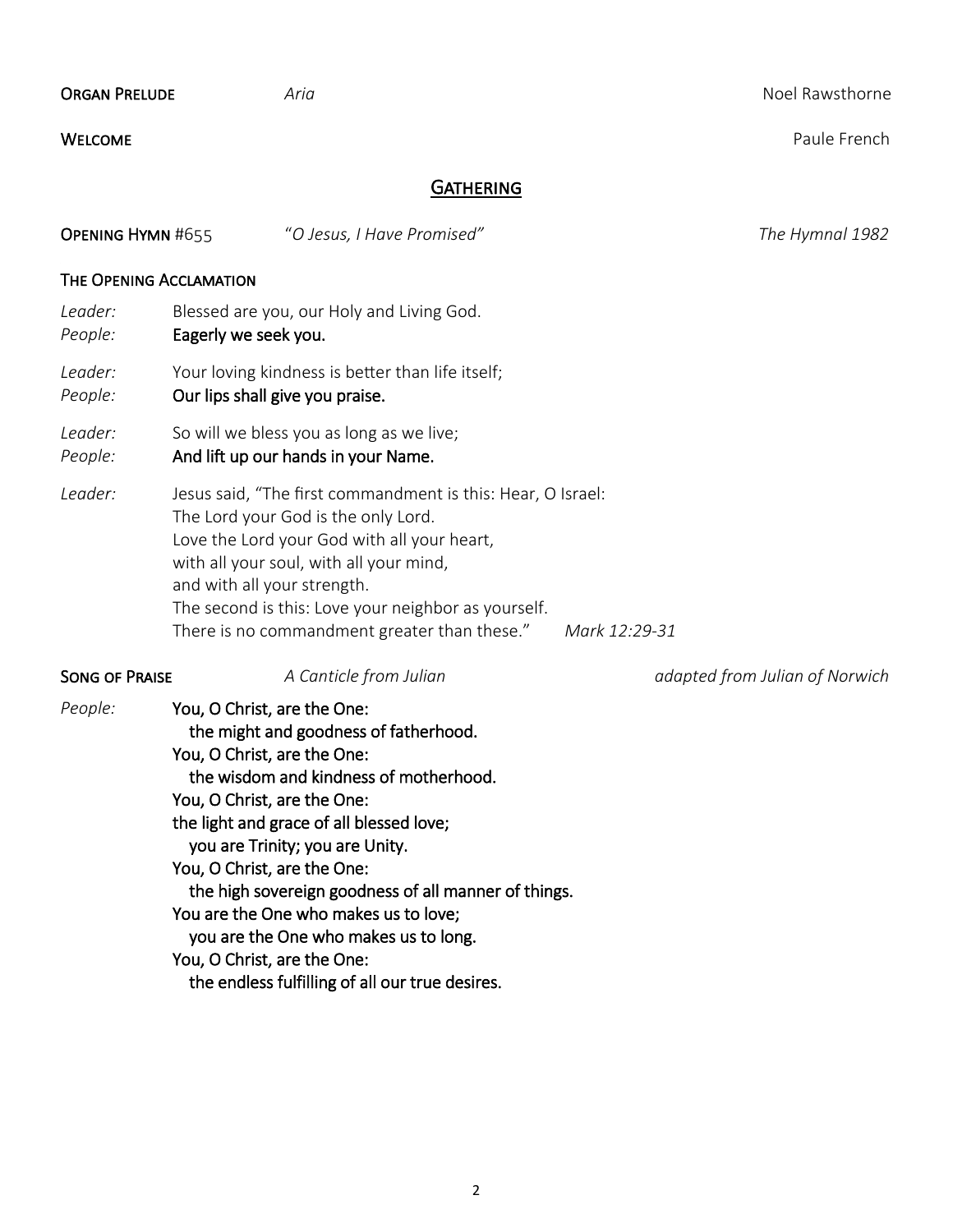#### The Collect of the Day

*Leader:* God be with you. *People*: And also with you. *Leader:* Let us pray.

> Almighty God, you have built your Church upon the foundation of the apostles and prophets, Jesus Christ himself being the chief cornerstone: Grant us so to be joined together in unity of spirit by their teaching, that we may be made a holy temple acceptable to you; through Jesus Christ our Lord, who lives and reigns with you and the Holy Spirit, one God, for ever and ever. Amen.

#### The Word

#### The First Lesson: Galatians 5:1, 13-25 *Ian-Mer Lindsey*

 $^{1}$ For freedom Christ has set us free. Stand firm, therefore, and do not submit again to a yoke of slavery.

 $13$ For you were called to freedom, brothers and sisters; only do not use your freedom as an opportunity for self -indulgence, but through love become servants to one another. <sup>14</sup>For the whole law is summed up in a single commandment, "You shall love your neighbor as yourself." <sup>15</sup>lf, however, you bite and devour one another, take care that you are not consumed by one another.  $^{16}$ Live by the Spirit, I say, and do not gratify the desires of the flesh. <sup>17</sup>For what the flesh desires is opposed to the Spirit, and what the Spirit desires is opposed to the flesh; for these are opposed to each other, to prevent you from doing what you want.  $^{18}$ But if you are led by the Spirit, you are not subject to the law.  $^{19}$ Now the works of the flesh are obvious: fornication, impurity, licentiousness,  $^{20}$ idolatry, sorcery, enmities, strife, jealousy, anger, quarrels, dissensions, factions,  $^{21}$ envy, drunkenness, carousing, and things like these. I am warning you, as I warned you before: those who do such things will not inherit the kingdom of God.  $^{22}$ By contrast, the fruit of the Spirit is love, joy, peace, patience, kindness, generosity, faithfulness,  $^{23}$ gentleness, and self-control. There is no law against such things.  $^{24}$ And those who belong to Christ Jesus have crucified the flesh with its passions and desires. <sup>25</sup>If we live by the Spirit, let us also be guided by the Spirit.

*Reader:* Hear what the Spirit is saying to the Churches.

#### *People:* Thanks be to God.

Psalm: Psalm 77:1-2, 11-20 *Jan Burson*

 $1$  I will cry aloud to God;  $*$ 

I will cry aloud, and he will hear me.

 $2$  In the day of my trouble I sought the Lord;  $*$  my hands were stretched out by night and did not tire; I refused to be comforted.

- $11$  I will remember the works of the Lord,  $*$ and call to mind your wonders of old time.
- $12$  I will meditate on all your acts  $*$

and ponder your mighty deeds.

 $13$  Your way, O God, is holy;  $*$ 

who is so great a god as our God?

<sup>14</sup> You are the God who works wonders \* and have declared your power among the peoples.

3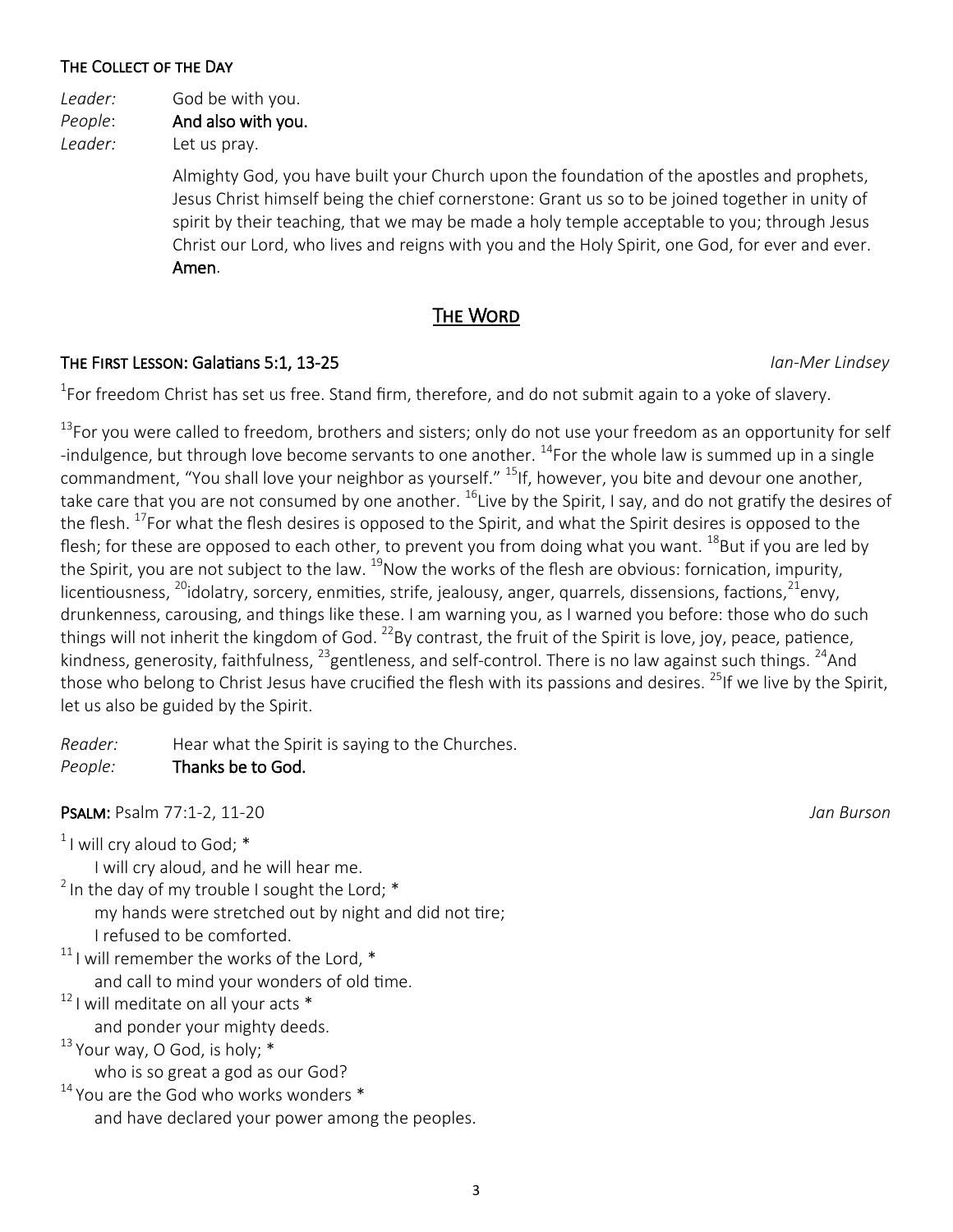$15$  By your strength you have redeemed your people,  $*$  the children of Jacob and Joseph. <sup>16</sup> The waters saw you, O God; the waters saw you and trembled; \* the very depths were shaken.  $17$  The clouds poured out water; the skies thundered; \* your arrows flashed to and fro;  $18$  The sound of your thunder was in the whirlwind; your lightnings lit up the world; \* the earth trembled and shook.  $19$  Your way was in the sea, and your paths in the great waters, \* yet your footsteps were not seen.  $20$  You led your people like a flock  $*$ by the hand of Moses and Aaron.

#### The Gospel Lesson: Luke 9:51-62

*Leader:* The Holy Gospel of our Savior, Jesus Christ, according to Luke. *People:* Glory to you, Lord Christ.

 $51$ When the days drew near for him to be taken up, he set his face to go to Jerusalem.  $52$ And he sent messengers ahead of him. On their way they entered a village of the Samaritans to make ready for him; <sup>53</sup>but they did not receive him, because his face was set toward Jerusalem. <sup>54</sup>When his disciples James and John saw it, they said, "Lord, do you want us to command fire to come down from heaven and consume them?" <sup>55</sup>But he turned and rebuked them. <sup>56</sup>Then they went on to another village.

<sup>57</sup>As they were going along the road, someone said to him, "I will follow you wherever you go." <sup>58</sup>And Jesus said to him, "Foxes have holes, and birds of the air have nests; but the Son of Man has nowhere to lay his head." <sup>59</sup>To another he said, "Follow me." But he said, "Lord, first let me go and bury my father." <sup>60</sup>But Jesus said to him, "Let the dead bury their own dead; but as for you, go and proclaim the kingdom of God."<sup>61</sup>Another said, "I will follow you, Lord; but let me first say farewell to those at my home." <sup>62</sup>Jesus said to him, "No one who puts a hand to the plow and looks back is fit for the kingdom of God."

*Reader:* The Gospel of the Lord. *People:* Praise to you, Lord Christ.

Reflection *Carla Hunt & Catherine Richards*

Hymn: #660 *"O Master, Let Me Walk with Thee" The Hymnal 1982*

#### The Affirmation Of Faith

*Leader:* Let us declare our faith in God: *People:* As children of God, we affirm: That God, who is Love, created all and called it good, that God is present with all of creation, and that, in darkness and in light, God is faithful; therefore we, too, seek to be faithful.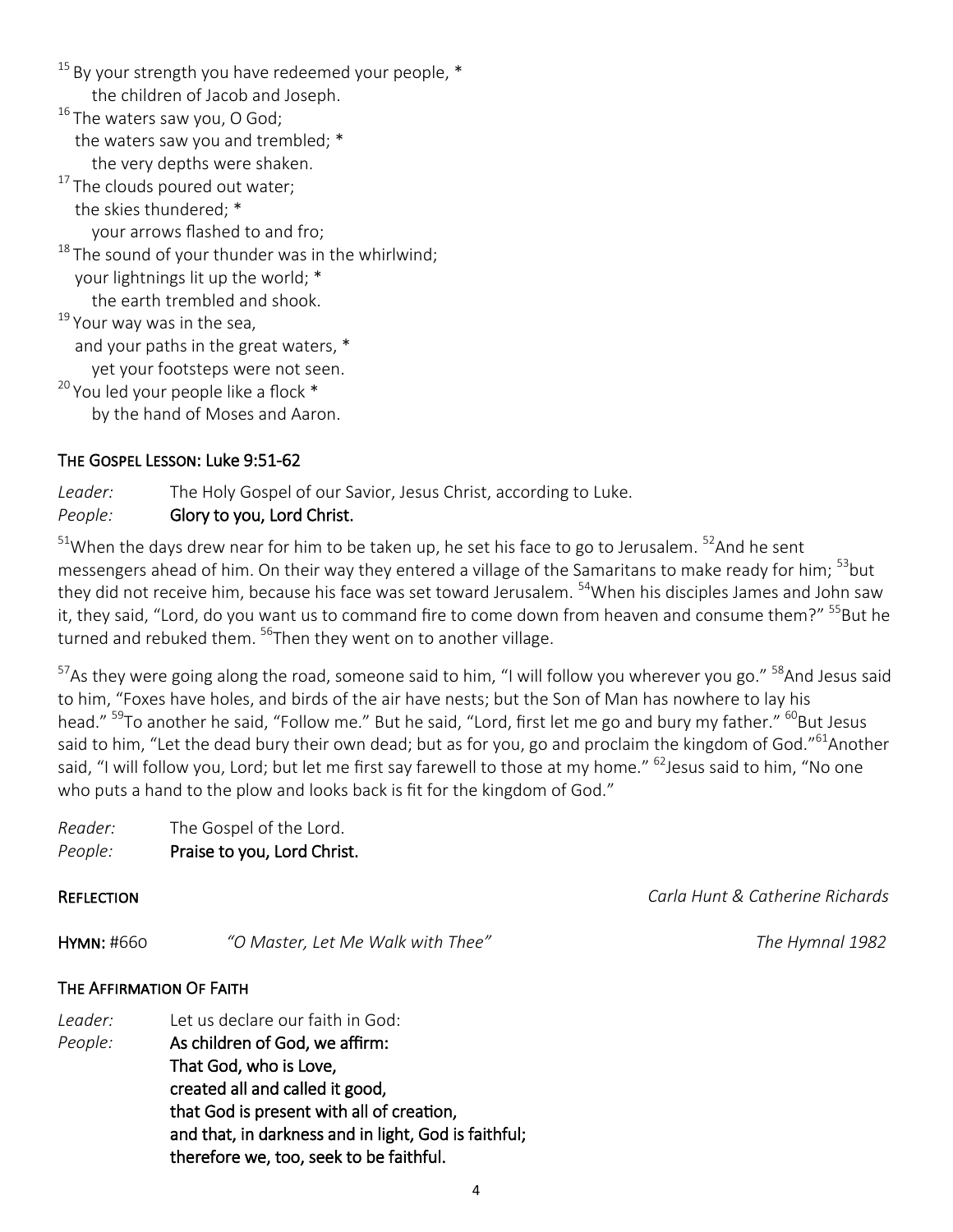That Jesus came to show us Love with a human face, that he taught justice and reconciliation and suffered on our behalf, and that through his faithful example, he embodies hope; therefore we, too, seek to be people of justice, reconciliation, and hope.

That the Holy Spirit guides and accompanies us, that this same Spirit offers wisdom and discernment, and that, when we are open, the Spirit can always find a way; therefore, we seek to be people filled with God's Spirit: discerning, loving and transforming our world. Amen.

#### Prayers of the People *Jan Burson*

In faith and hope we pray:

For the Church of God, that She may be filled with truth and love, and work for justice and mercy for all of your Creation.

For all bishops and other ministers; and for all people of God.

In our Diocesan Cycle of Prayer, we pray for St. Augustine's in Dover-Foxcroft; St. Cuthbert's on MacMahan Island, and for the ministry of the staff and volunteers who attend to the administrative needs of our churches.

In our Anglican Cycle of Prayer, we pray for the Province of the Episcopal Church of Sudan. God of mercy,

#### Make us instruments of your justice and peace.

For the peace of the world, that a spirit of respect may grow among nations.

For those in positions of public trust that they may serve justice, and promote the dignity of every person.

For those who suffer due to violence, poverty, or natural disaster; may all in need of refuge find relief and safety, God of compassion,

#### Make us instruments of your justice and peace.

For this congregation that we may be attentive to one another, and responsive to the needs of the world.

For our friends and families, those we love; for our enemies and those who wish us harm. For any whom we have injured or offended, that with civility and compassion, we might restore mutual respect in our communities. God of reconciliation,

Make us instruments of your justice and peace.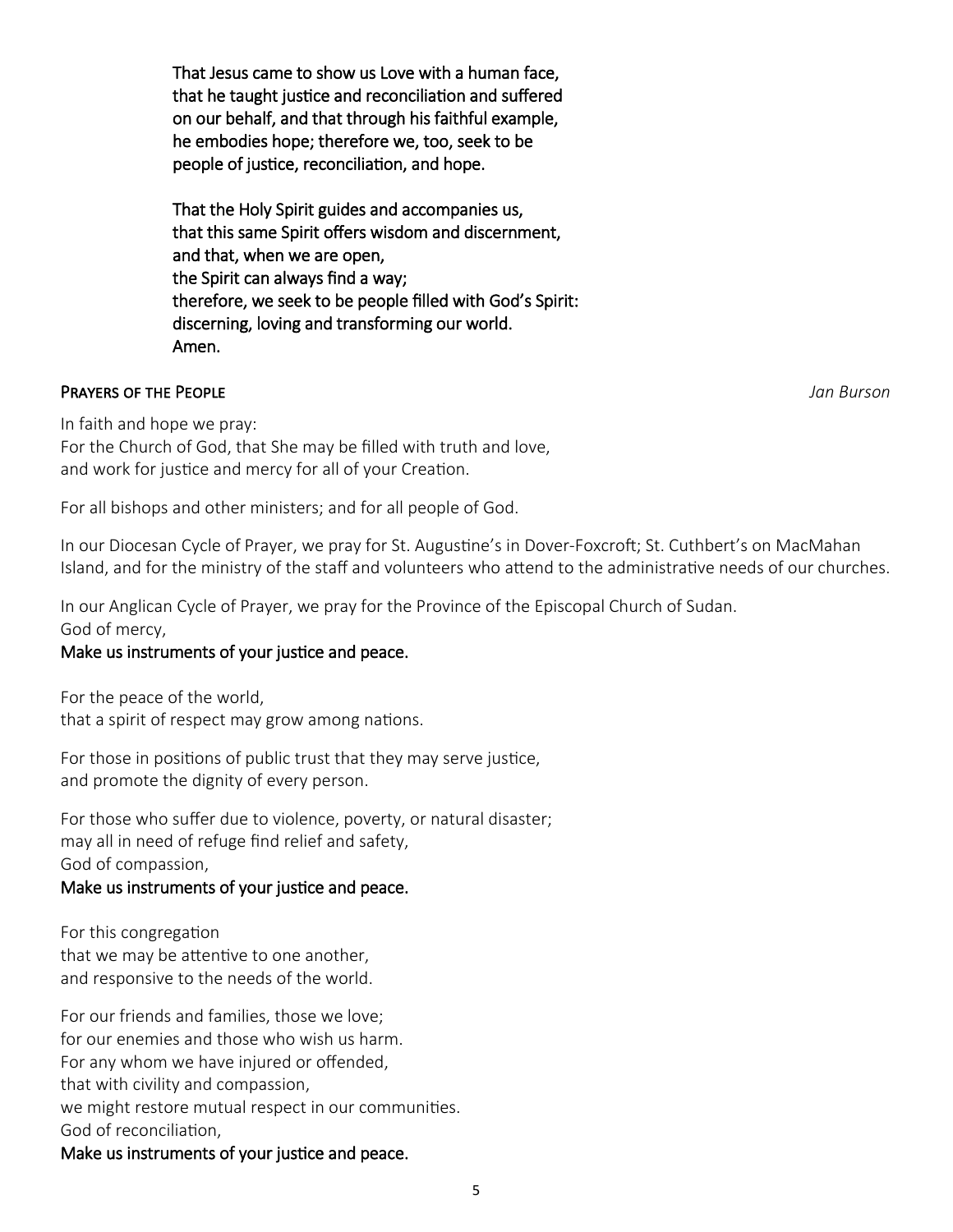For ourselves; by the grace of the Holy Spirit may we reflect your love to the world. For all that is graceful in our lives, and of those we love. *(Please add your thanksgivings here.)* God of joy,

#### Make us instruments of your justice and peace.

For those whom you have entrusted to our prayers, may they live in joy, peace, and health:

We pray especially for Bobby; Charles; Kellan; Pat; Mackenzie; Scott; Marcella; Tim; Sam; Matthew; Sally; Antonia; Al; Alex; Olga; Virginia & Jamil; Ed; Cora; Peter; Hannah; Paul & Faith; Mike; David; Sarah; Will; Erin; Michael; Roger, Dan & Maureen; Sher; Valentyna & her family; Jennifer & Matthew; Adam; Eric; Rich, Nancy & Jonathan; and Scott.

#### God of love,

#### Make us part of your healing.

For all who have died that they may know God's love and life eternal. As we commend ourselves and one another to God's love and mercy; God of grace, Make us now your faithful people.

#### Concluding Collect

God of peace, let your people know that at the heart of turbulence there is an inner calm that comes from faith in you. Keep us from being content with things as they are, that from this central peace there may come a creative compassion, a thirst for justice, and a willingness to give of ourselves in the spirit of Christ. Amen.

#### **THE CONFESSION**

*Leader:* God is love and we are God's children. There is no room for fear in love. We love because God loved us first. Let us confess our sins in penitence and faith.

*Silence is kept.*

*Leader:* Most merciful God, *People:* we confess that we have sinned in thought, word, and deed. We have not loved you with our whole heart. We have not loved our neighbors as ourselves.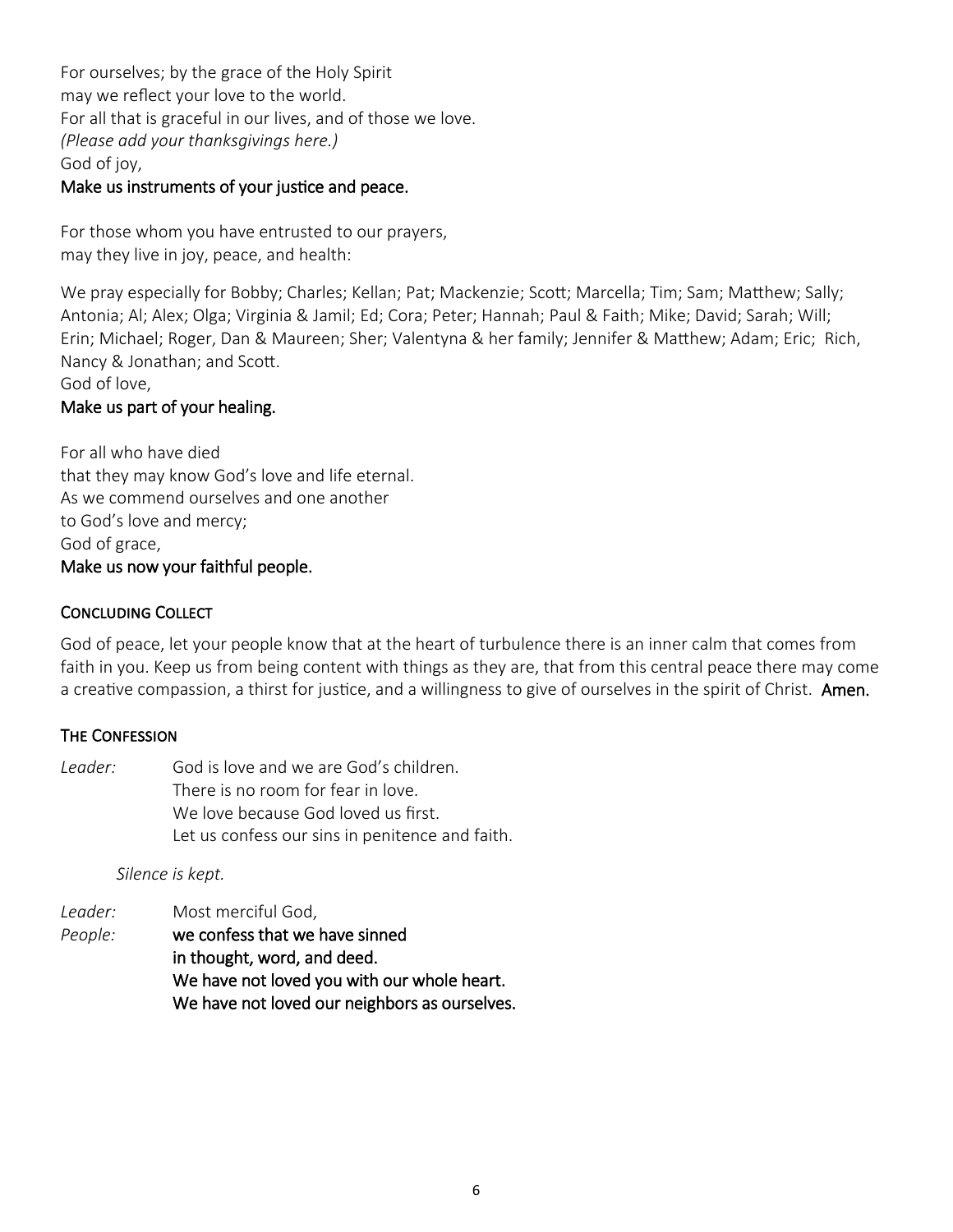In your mercy, forgive what we have been, help us to amend what we are, and direct what we shall be; that we may act justly, love mercy, and walk humbly with you, O God of our salvation Amen.

#### The Absolution

*Leader:* Almighty God have mercy on us forgive us all our sins through the grace of Jesus Christ, strengthen us in all goodness, and by the power of the Holy Spirit keep us in eternal life. Amen*.*

#### The Peace

Jesus said to the disciples: "Peace I leave with you; my peace I give to you. Do not let your hearts be troubled, neither let them be afraid." *~ John 14:27*

*Leader:* The peace of Christ be always with you.

*People:* And also with you.

*Let us greet one another with the sign of peace, remaining at our seats.*

#### The Offertory Sentence

Alleluia. See what love has been given to us, that we should be called children of God; for indeed so we are. Alleluia. ~ *1 John 3:1*

*The ushers pass offering plates.*

Music at the Offering *Improvised by Dr. John Schuder*

*Ushers bring the offering plates forward.*

#### Offertory Prayer

*All:* All things come of Thee, O Lord, and of Thine own have we given Thee. Amen.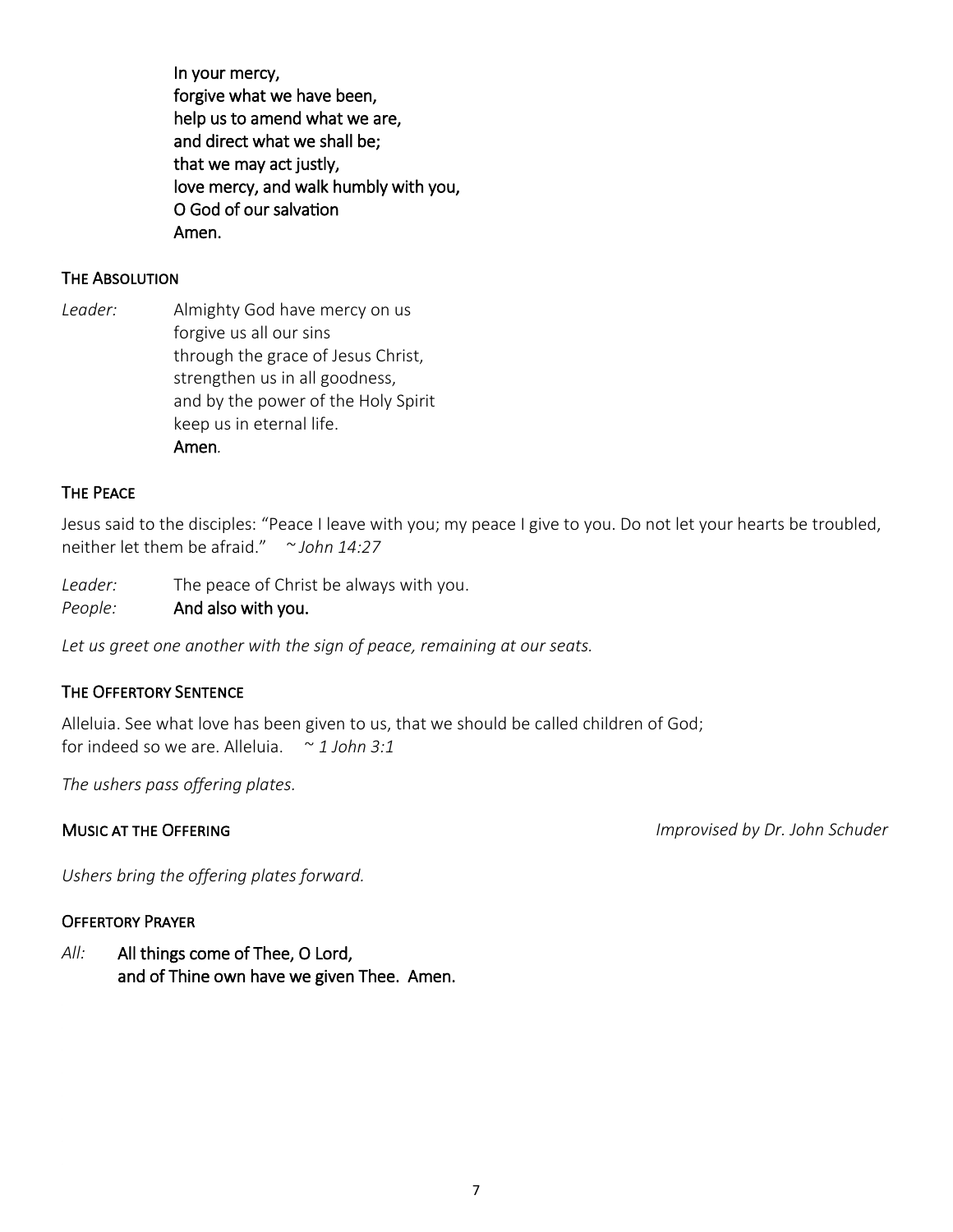#### A Prayer for the Power of the Spirit Among the People of God

| Leader: | God of all power and love,                                    |
|---------|---------------------------------------------------------------|
|         | we give thanks for your unfailing presence                    |
|         | and the hope you provide in times of uncertainty and loss.    |
|         | Send your Holy Spirit to kindle in us your holy fire.         |
|         | Revive us to live as Christ's body in the world:              |
|         | a people who pray, worship, learn,                            |
|         | break bread, share life, heal neighbors,                      |
|         | bear good news, seek justice, rest and grow in the Spirit.    |
|         | Wherever and however we gather                                |
|         | unite us in common prayer and send us in common mission,      |
|         | that we and the whole creation might be restored and renewed, |
|         | through Jesus Christ our Lord.                                |
|         |                                                               |

*People:* Amen.

#### The Lord's Prayer

Leader: As our Savior Christ has taught us, we now pray,

 Our Father in heaven, hallowed be your Name, your kingdom come, your will be done, on earth as in heaven. Give us today our daily bread. Forgive us our sins, as we forgive those who sin against us. Save us from the time of trial, and deliver us from evil. For the kingdom, the power, and the glory are yours, now and for ever. Amen*.* 

#### A Prayer of St. Chrysostom

*Leader:* Almighty God, you have given us grace at this time with one accord to make our common supplication to you; and you have promised through you well-beloved Son that when two or three are gathered together in his Name you will be in the midst of them: Fulfill now, O Lord, our desires and petitions as may be best for us; granting us in this world knowledge of your truth, and in the age to come life everlasting.

*People:* Amen*.*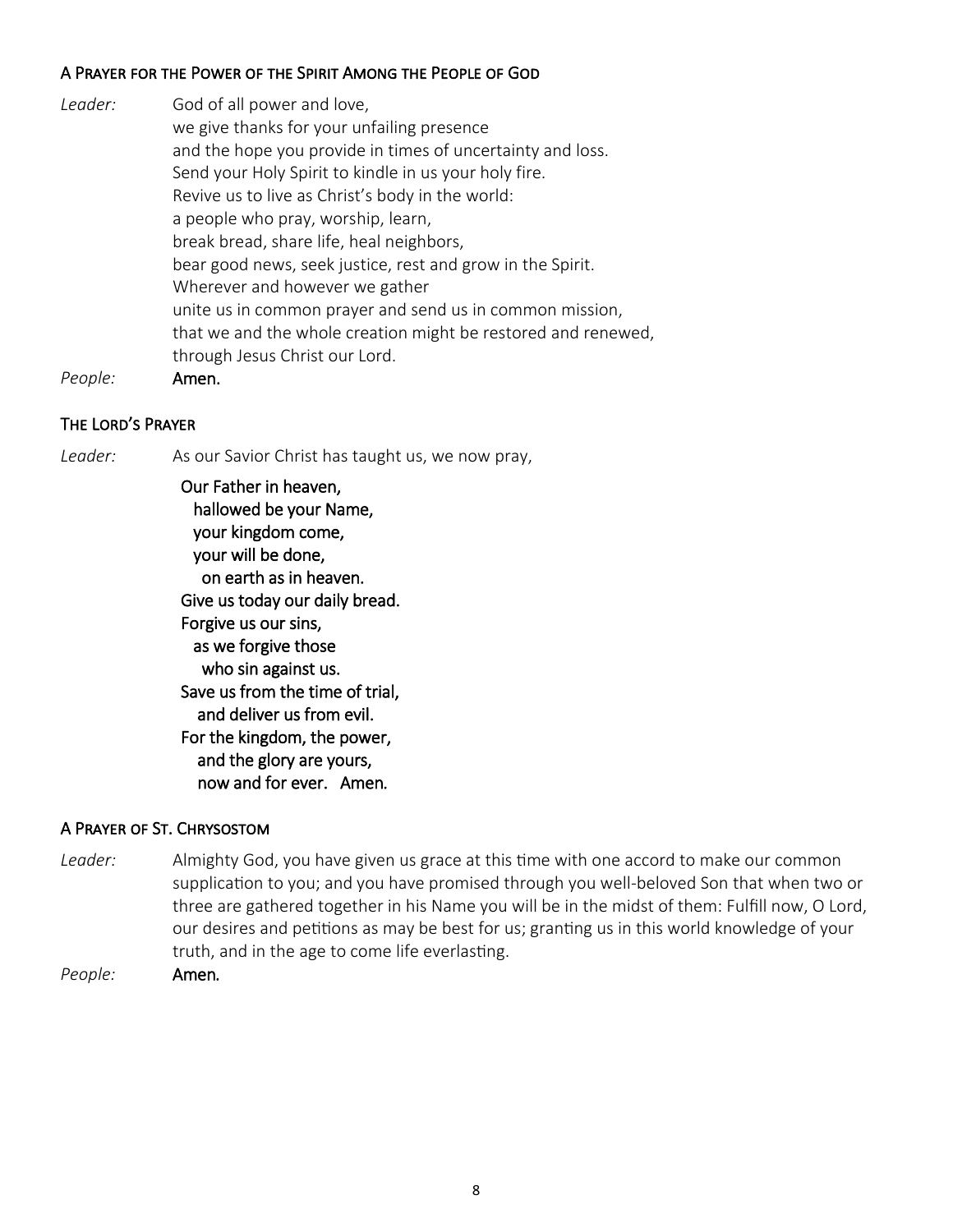#### **SENDING**

| THE BLESSING |
|--------------|
|--------------|

| Leader:<br>People:           | God's comfort and peace,<br>God's light and joy,<br>in this world and the next;<br>and the love of God,<br>Amen.                             | May God give to us and to all those we love<br>and the grace of our Savior Jesus Christ,<br>and the communion of the Holy Spirit,<br>be with us all, now and always. |                           |
|------------------------------|----------------------------------------------------------------------------------------------------------------------------------------------|----------------------------------------------------------------------------------------------------------------------------------------------------------------------|---------------------------|
| Announcements                |                                                                                                                                              |                                                                                                                                                                      | Vestry Person of the Week |
| <b>RECESSIONAL HYMN #551</b> |                                                                                                                                              | "Rise Up, Ye Saints of God"                                                                                                                                          | The Hymnal 1982           |
| <b>THE DISMISSAL</b>         |                                                                                                                                              |                                                                                                                                                                      |                           |
| Leader:<br>People:           | Go to a waiting world<br>alive with the hope of Christ.<br>Go to a troubled world<br>bearing the peace of Christ.<br>Go to a searching world | enacting love of Christ. Alleluia, alleluia!<br>Thanks be to God. Alleluia, alleluia!                                                                                |                           |
| <b>ORGAN POSTLUDE</b>        |                                                                                                                                              | Exultemus                                                                                                                                                            | Noel Rawsthorne           |

#### WORSHIP RESOURCES:

Song of Praise: *The Saint Helena* Breviary. Church Publishing. New York, 2006 Old Testament, New Testament and Gospels readings are from the New Revised Standard Version Bible, copyright © 1989 National Council of the Churches of Christ in the United States of America. Used by permission. All rights reserved worldwide.

The Collects, Psalms, and Canticles are from the Book of Common Prayer, 1979.

Affirmation of Faith: *Daily Prayers for All Seasons*

Prayers of the People: adapted from *Common Worship*, Church of England.

Concluding Collect: *A New Zealand Prayer Book.*

The Confession, The Peace, The Blessing, The Dismissal: *Common Worship*, Church of England.

"A Prayer for the Power of the Spirit Among the People of God:" This prayer was composed by a team of Episcopalians and Lutherans, written "to unite us in common prayer and revive us for common mission" during the COVID-19 crisis.

Post Communion Prayer: *Enriching Our Worship*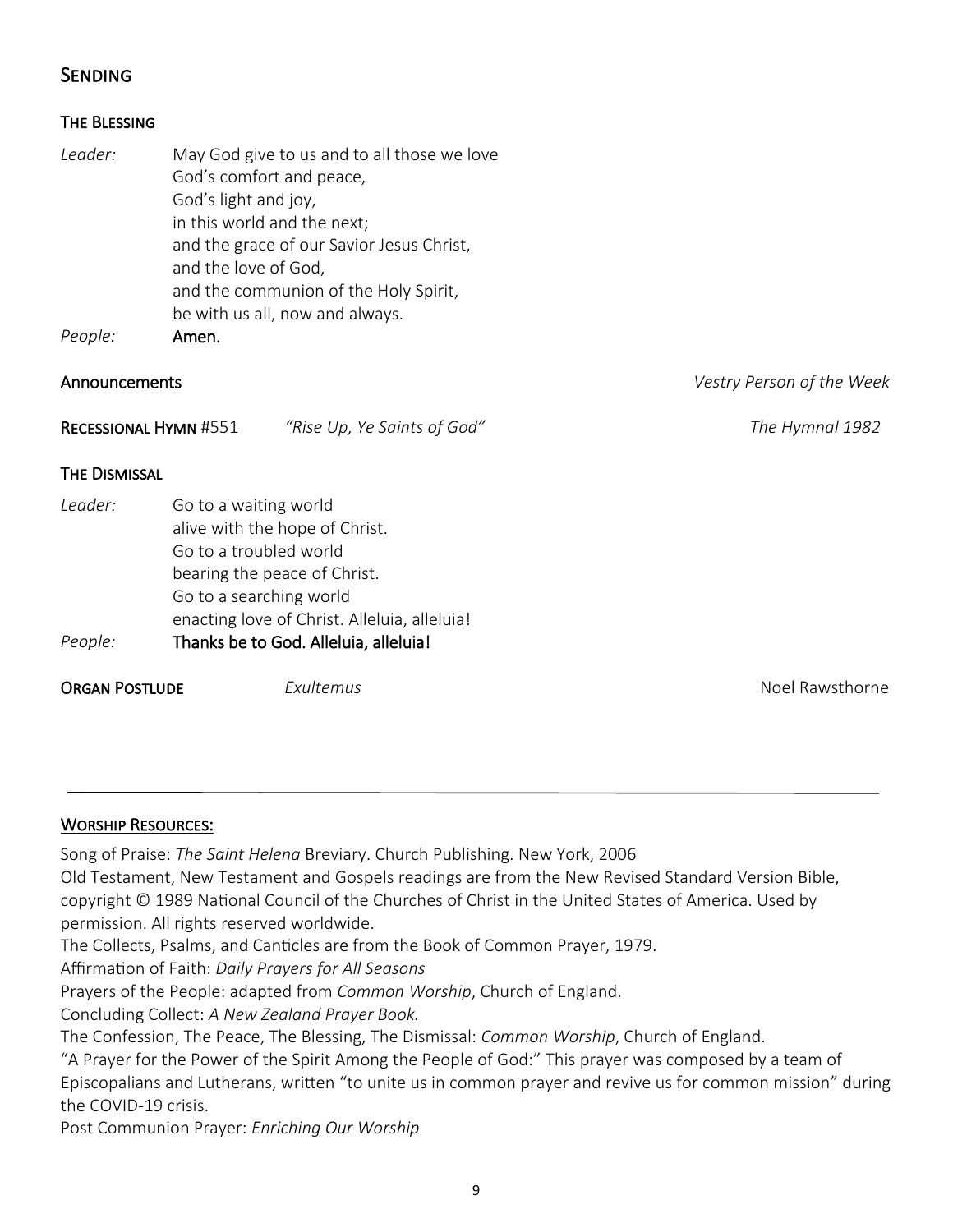## **WEEKLY DUTIES**

#### TODAY: Service of the Word

|                                 | Guest Preachers: Carla Hunt & Catherine Richards |
|---------------------------------|--------------------------------------------------|
| Chalice Bearer: Jan Burson      |                                                  |
|                                 | Lector: Ian-Mer Lindsey                          |
| Worship Leaders: Paule French   |                                                  |
|                                 | Linda Perkins                                    |
|                                 | Jay Reighley                                     |
|                                 | Lu Tingley                                       |
|                                 | Ushers: Ann Donaghy. Pam Hobson                  |
|                                 | A/V: Pal Covie                                   |
|                                 | Bread Baker: Susannah White                      |
|                                 | Altar Guild: Tinda & John Perkins                |
| Flower Arranger: Susannah White |                                                  |
|                                 | Counters: Susie Soule, Dennis Fitzgibbons        |
| Lawn Care: NEEDED               |                                                  |
|                                 | VPOW: Arthur Woolverton                          |
|                                 |                                                  |

#### July 3: Contemplative Healing Service

| Presider: The Rev. Amanda Gerken-Nelson  |
|------------------------------------------|
| Chalice Bearer: PCC                      |
| Lector: PCC                              |
| Ushers: Pal & Sarah Covie                |
| A/V: Joe Michaud                         |
| Bread Baker: Nancy Gunzelmann            |
| Altar Guild: Jamie Michaud, Paule French |
| Flower Arranger: Carla Hunt              |
| Counters: Morris Hancock, Tom Hyndman    |
| Lawn Care: Peter Chandler                |
| VPOW: Ann Donaghy                        |
|                                          |

#### July 10: Traditional Eucharist

|                                 | Presider: The Rev. Anne Fowler           |
|---------------------------------|------------------------------------------|
| Chalice Bearer: Peter Sillin    |                                          |
|                                 | Tector: Michele Johns                    |
|                                 | Ushers: Dennis & Lisa Fitzgibbons        |
|                                 | A/V: NEEDED                              |
|                                 | Bread Baker: Nancy Gunzelmann            |
|                                 | Altar Guild: Jamie Michaud, Paule French |
| Flower Arranger: Chrystena Hahn |                                          |
|                                 | Counters: Harriet Davis, Pamela Trudo    |
|                                 | Tawn Care: Joe Michaud                   |
|                                 | VPOW: Peter Sillin                       |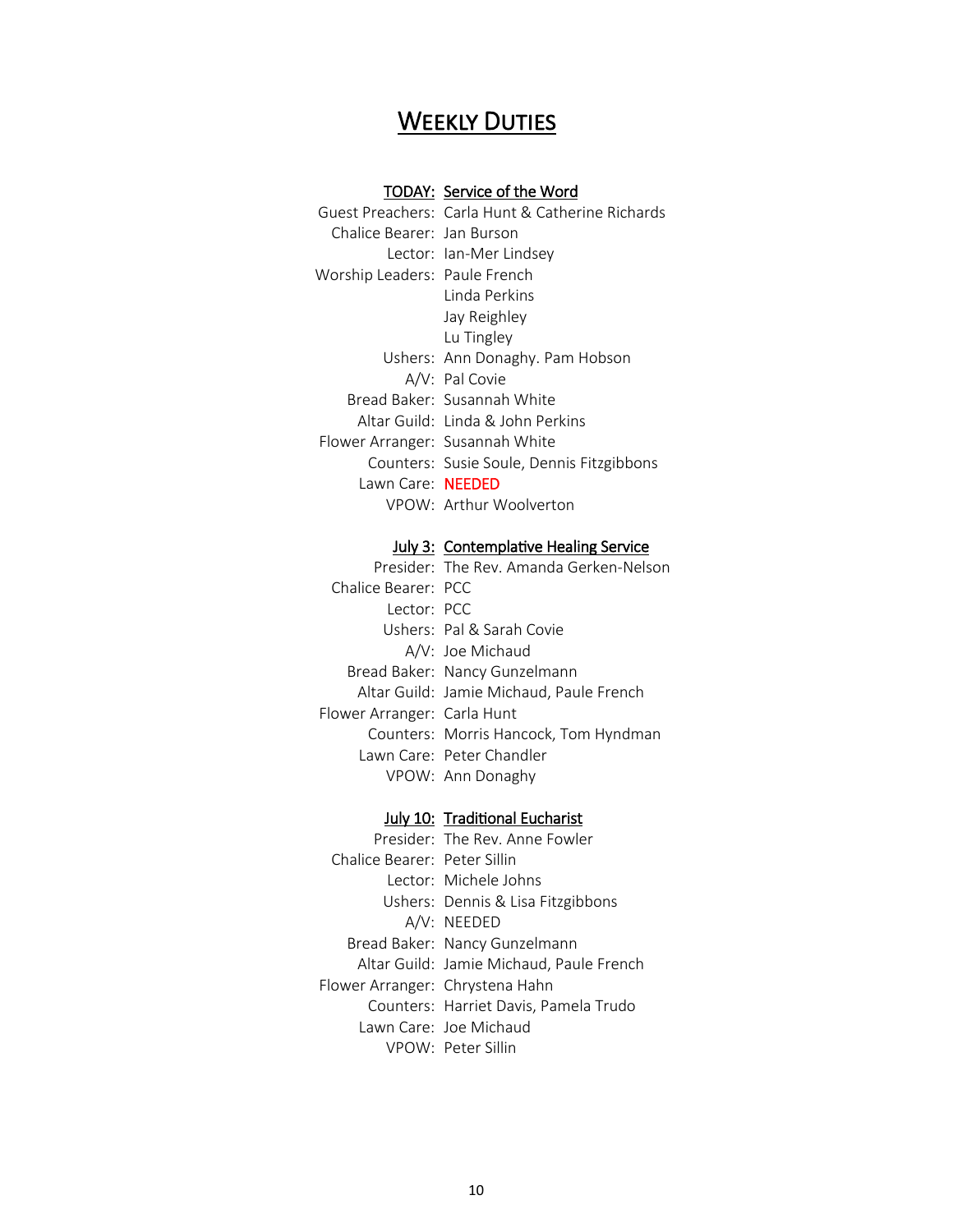### Announcements

#### Memorial Service: Ellen Van Pelt Wells — Saturday, July 2nd 10am

On Saturday, July 2nd, there will be a memorial service an internment of ashes in St. Bart's Memorial Garden for longtime member, Ellen Van Pelt Wells. Amanda will preside over the service and Dr. Schuder will provide the music. A brief reception will follow the service.

#### New Prayer List Policy

The Pastoral Care Team along with Amanda have updated the policy that guides our practices around the St. Bart's Prayer Lists. There is a one-page information sheet in the Narthex that highlights how to add a name to either of the Prayer Lists and explains how the team manages the lists (i.e. who is on there and for how long). Please see a Pastoral Care Committee member or Amanda with questions.

#### New Book Room Policy

Please visit the Book Room to see some recent wonderful new donations. Rather than charging for individual hardcover versus paperback books or CDs, please feel free to leave a DONATION that will go to the church. For questions or suggestions, contact [Linda Draper](mailto:ldraper347@gmail.com) or [Margaret Betts.](mailto:mmbetts@roadrunner.com)

#### Youth Ministry Donations — Thank you!

Each spring, the Youth Program at St. Bart's chooses a community outreach organization to support. This year, we chose the emergency domestic violence shelter, Through These Doors, located in Portland. The response from the congregation was so generous and we filled an incredible amount of their wish list items!

Our congregation donated:

| 3 comforters            | 8 sets of sheets             |
|-------------------------|------------------------------|
| 18 pairs of PJ's        | 1 Keurig coffee maker        |
| 1 coffee press          | 18 packs of needed diapers   |
| 12 potholders           | 76 pairs of underwear/6 bras |
| 10 bottles of body wash | 10 conditioners              |
| 7 bottles of lotion     | 10 deodorant sticks          |
| 19 tubes of toothpaste  |                              |

Thank you for keeping the "light" of love and hope and peace shining for those experiencing domestic violence in our community!

With joy, Michelle Betz, Youth Education Leader

#### St. Elizabeth's Essentials Pantry & Jubilee Center

St. Elizabeth's Pantry has let us know that they have a tremendous need for toothpaste. So, the Outreach Committee has issued a challenge to all of us to donate a total of 400 tubes of medium-large toothpaste over the summer. Please bring in your donations and put them in the St. Elizbeth's bin located in the covered walkway.

This community outreach also involves 6 other Portland area churches. The hope is to join together in early September to both gather the contributions and enjoy a group picnic. The result will be lots of sparkly smiles and the joy of participation in a collective effort to support a real need.

#### Sermons

Sermons are now available on the St. Bart's website, [www.stbartsyarmouth.org.](http://www.stbartsyarmouth.org) Click on the WORSHIP tab at the top and scroll down to find a link to Sermons by date.